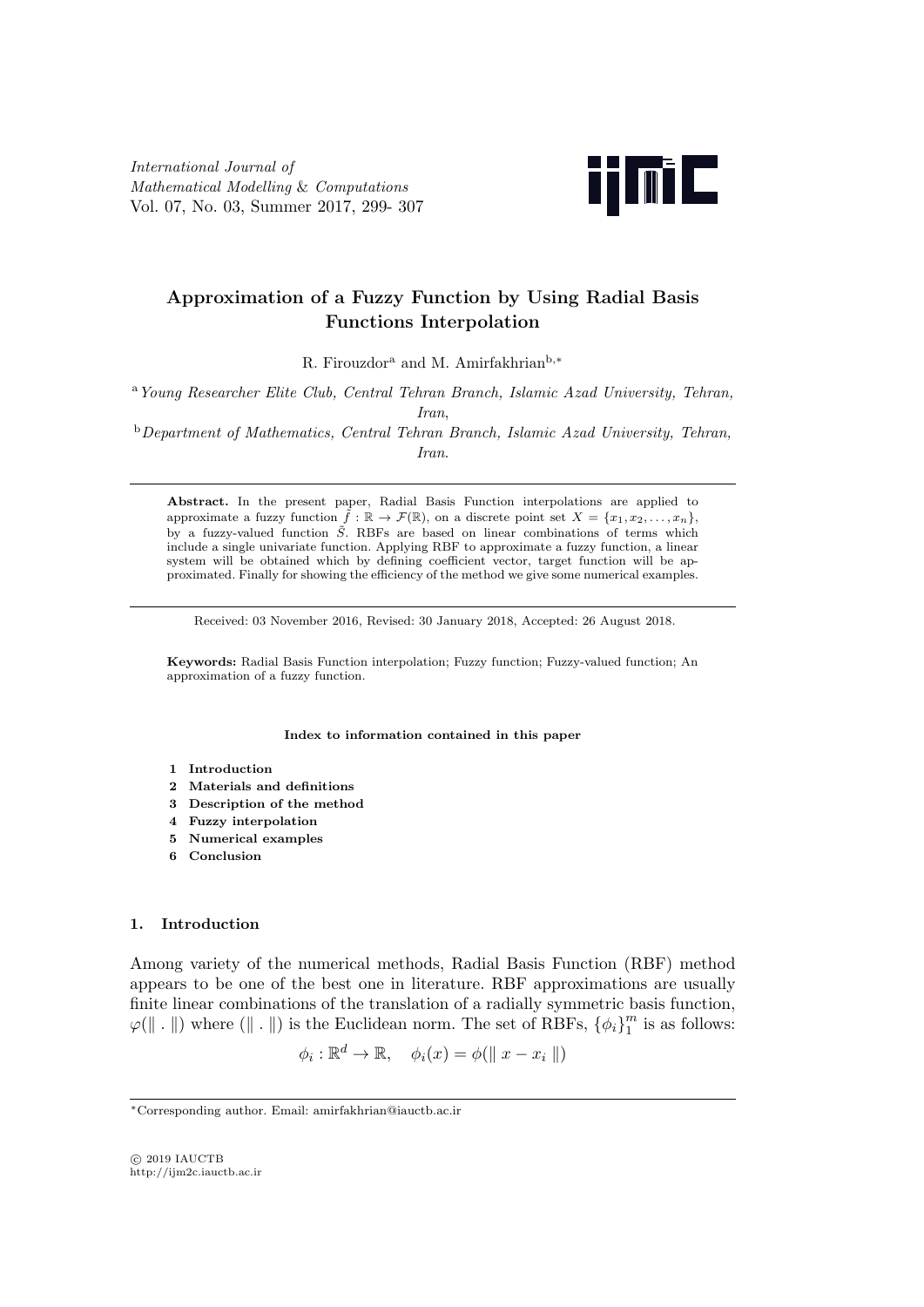where  $\| \cdot \|$  denote the Euclidean norm and  $x_i$  is the center of RBF. Gaussian (GA) where  $\|\cdot\|$  denote the Euclidean norm and  $x_i$  is the center of RBF. Gaussian (GA)  $\phi(r) = \exp(-\sigma r^2)$ , multiquadric (MQ)  $\phi(r) = \sqrt{r^2 + \sigma^2}$  are some well-known functions that generate RBF. More functions are shown in Table 1 in which  $r = ||x-x_i||$ . The mentioned functions due to having the parameter  $c_i$  have exponentially convergence [6].

Table 1. Well-known functions that generate RBF.

| Name of function           | Definition                                  |
|----------------------------|---------------------------------------------|
| Gaussian (GA)              | $\phi(r) = \exp(-\sigma r^2)$               |
| Multiquadric (MQ)          | $\phi(r) = (r^2 + \sigma^2)^{\frac{1}{2}}$  |
| Inverse multiquadric (IMQ) | $\phi(r) = (r^2 + \sigma^2)^{-\frac{1}{2}}$ |
| Inverse multiquadric (IQ)  | $\phi(r) = (r^2 + \sigma^2)^{-1}$           |
|                            |                                             |

RBFs are computationally means to approximate functions which are complicated or have many variables, by other simpler functions which are easier to understand and readily evaluated. One of the outstanding advantages of interpolation by RBF, unlike multivariable polynomial interpolation or splines [10], is applicability in scattered data aspect of existence and uniqueness results since there is little restrictions on dimension and also high accuracy or fast convergence to the target function. As another advantage of RBF there are not required to triangulations of the data points, while other numerical methods such as finite elements or multivariate spline methods need triangulations [9, 10]. This requirement cost computationally especially in more than two dimensions. In this paper we consider RBF to approximate the solution of the problem as meshfree approximations. In this study, we consider to approximate fuzzy function by Redial Basis functions.

To approximate the target function  $y(x)$ , we employ RBF interpolation in distinct grids from a definite domain. To this purpose, a linear component is considered as follows:

$$
y(x) \approx \sum_{i=0}^{n} c_i \phi_i(x), \qquad (1)
$$

where  $\phi_i(x)$  can be chosen from one of the basis functions which is mentioned in Table 1, according to type of the target function which is desired to approximate.

In this paper we consider RBF to approximate the fuzzy function and for this purpose we consider Gaussian function, then we would have:

$$
\phi_i(x) = e^{-\|x - x_i\|^2}.
$$
\n(2)

# 2. Materials and definitions

In this section, some definitions and features of fuzzy numbers and fuzzy differential equations which will be used throughout the paper, will reviewed.

**Definition 2.1** ([12]). A fuzzy number  $\tilde{u}$  is completely determined by an ordered pair of functions  $\tilde{u} = [u(r), \overline{u}(r)], 0 \leq r \leq 1$ , satisfy the following requirements: 1.  $u(r)$  is a bounded, monotonic, increasing (non decreasing) left-continuous function for all  $r \in (0, 1]$  and right-continuous for  $r = 0$ .

2.  $\bar{u}(r)$  is a bounded, monotonic, decreasing (non increasing) left-continuous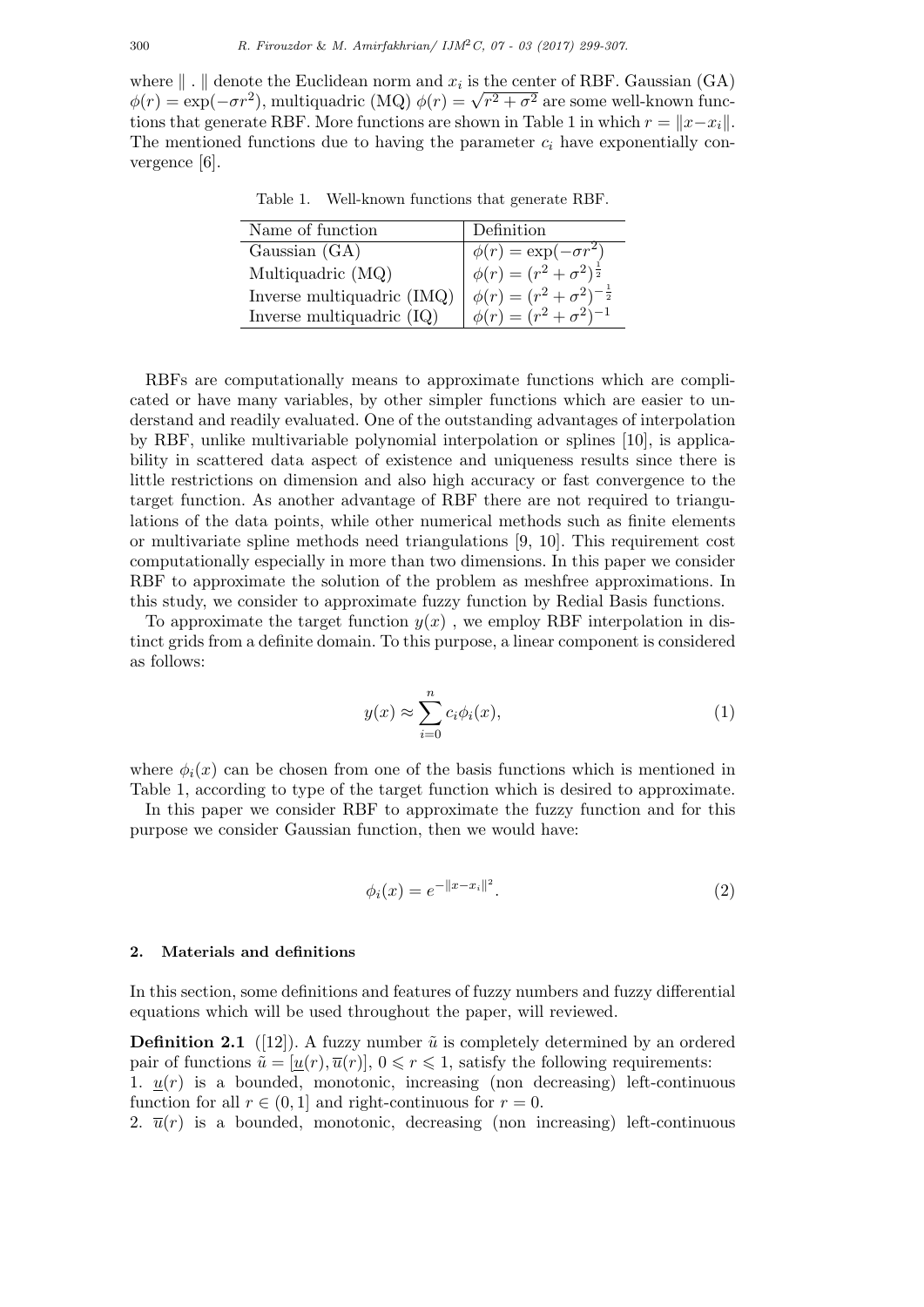function for all  $r \in (0, 1]$  and right-continuous for  $r = 0$ . 3. For all  $r \in (0,1]$  we have  $u(r) \leq \overline{u}(r)$ .

For every  $\tilde{u} = [u(r), \overline{u}(r)], \tilde{v} = [v(r), \overline{v}(r)]$  and  $k > 0$  addition and multiplication have the following properties:

$$
\tilde{u} \oplus \tilde{v} = [\underline{u}(r) + \underline{v}(r), \overline{u}(r) + \overline{v}(r)] \tag{3}
$$

$$
\tilde{u} \ominus \tilde{v} = [\underline{u}(r) - \overline{v}(r), \overline{u}(r) - \underline{v}(r)] \tag{4}
$$

$$
k\tilde{u} = \begin{cases} [k\underline{u}(r), k\overline{u}(r)], & k \geq 0, \\ [k\overline{u}(r), k\underline{u}(r)], & k < 0, \end{cases}
$$
(5)

Definition 2.2 The collection of all fuzzy numbers with addition and multiplication as defined by Eqs. (1) – (3) is denoted by  $\mathbb{E}^{1}$ . For  $0 < r \leq 1$  we define the r-cuts of fuzzy number  $\tilde{u}$  with  $[\tilde{u}]^r = \{x \in \mathbb{R} \mid \mu_{\tilde{u}}(x) \geq r\}$  and support of  $\tilde{u}$  is defined as  $[\tilde{u}]^0 = \overline{\{x \in \mathbb{R} \mid \mu_{\tilde{u}}(x) > 0\}}.$ 

**Definition 2.3** Let  $\tilde{u} = (m, n, \alpha, \beta)_{LR}$ ,  $(\alpha < m \leq n < \beta)$ , where  $m, n$  are two centers (defuzzifiers) and  $\alpha > 0, \beta > 0$  are left and right spreads, respectively.  $L(\frac{m-x}{\cdot})$  $\frac{(x-\hat{x})}{\alpha}$  and  $R(\frac{x-n}{\beta})$  $\binom{n}{\beta}$  are non-increasing functions with  $L(0) = 1$  and  $R(0) = 1$ respectively.  $\tilde{u}$  is a L-R fuzzy number if its membership function be as the following form:

$$
\mu_{\tilde{u}}(x) = \begin{cases} L(\frac{m-x}{\alpha}) & -\infty < x < m, \\ 1 & m \leqslant x \leqslant n, \\ R(\frac{x-n}{\beta}) & n < x < \infty, \\ 0 & \text{otherwise.} \end{cases}
$$

This definition is very general and covers quite different type of information. For example, fuzzy number  $\tilde{u}$  is trapezoidal fuzzy number when  $m < n$  and  $L(\frac{m-x}{n})$  $\frac{\alpha}{\alpha}$ ),  $R(\frac{x-n}{a})$  $\binom{n-n}{\beta}$ ) be linear functions or when  $m = n$  and  $L(\frac{m-x}{\alpha})$  $\frac{(-x)}{\alpha}$ ),  $R(\frac{x-n}{\beta})$  $\frac{n}{\beta}$  are linear functions,  $\tilde{u}$  denotes triangular fuzzy number and we write  $\tilde{u} = (m, \alpha, \beta)$ .

**Definition 2.4** The Hausdorff distance  $D : \mathbb{E}^1 \times \mathbb{E}^1 \to \mathbb{R}_+ \cup \{0\}$  between fuzzy numbers is given by:

$$
D(\tilde{u}, \tilde{v}) = \sup_{r \in [0,1]} \{ \parallel [\tilde{u} \ominus_H \tilde{v}]^r \parallel_* \},
$$

where, for an interval [a, b], the norm is

$$
\| [a, b] \|_{*} = \max \{ | a |, | b | \}.
$$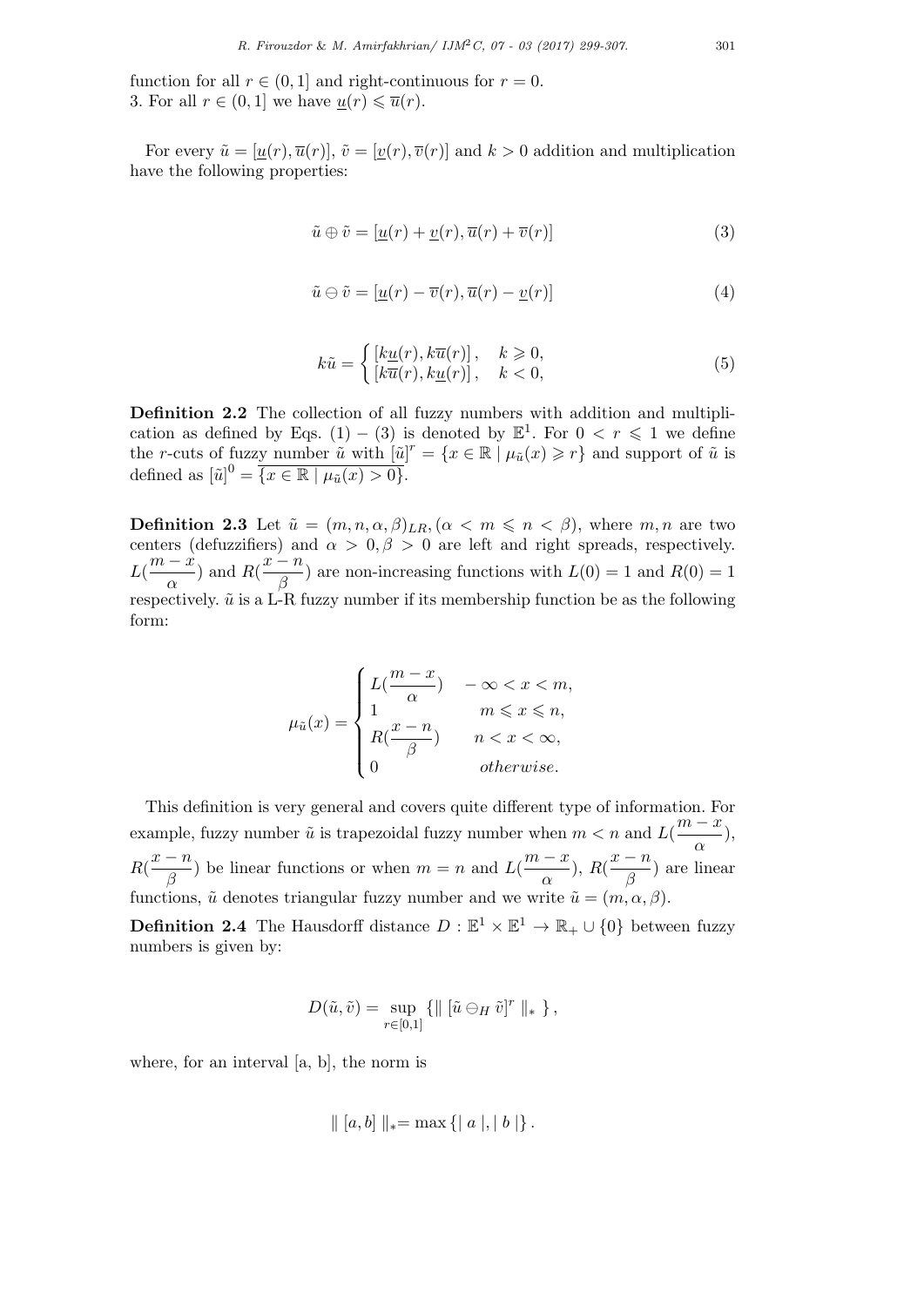and  $[\tilde{u} \ominus_H \tilde{v}]^r = [\underline{u}(r) - \underline{v}(r), \overline{u}(r) + \overline{v}(r)].$ 

It is easy to see that D is a metric in  $\mathbb{E}^1$  and has the following properties ([10]).

**Lemma 2.5** For  $u, v, w, e \in \mathbb{E}^1$  and  $k \in \mathbb{R}$ , we have the following results

(1)  $D(u \oplus w, v \oplus w) = D(u, v),$ (2)  $D(k \odot u, k \odot v) = |k| D(u, v),$ 

(3)  $D(u \oplus v, w \oplus e) \leq D(u, w) + D(v, e).$ 

**Definition 2.6** ([3]) Let  $x, y \in \mathbb{E}^1$ . If there exists  $z \in \mathbb{E}^1$  such that  $x + y = z$ , then z is called the H-difference of x, y and it is denoted by  $x \ominus y$ .

#### 3. Description of the method

The method applied in  $n$  dimensional Euclidean space. To this purpose, consider n distinct points as  $\{x_1, x_2, \ldots, x_n\} \subset \mathbb{R}$ , in this space at which the function to be approximated is known and real scalers  $\{\tilde{y}_1, \tilde{y}_2, \ldots, \tilde{y}_n\} \in \mathcal{F}(\mathbb{R})$  which are given values at the points. We desire to construct a continuous function  $\tilde{S} : \mathbb{R} \to \mathcal{F}(\mathbb{R})$ so that  $S(x_j) = \tilde{y}_j$  for  $j = 1, 2, ..., n$ . Radial basis function method is based on continuous function such as  $\phi : \mathbb{R}^+ \to \mathbb{R}^+$  and a norm  $\| \cdot \|$  in  $\mathbb{R}^n$ , then  $\tilde{S}$  can be as the following form:

$$
\tilde{S}(x) = \sum_{j=1}^{n} \tilde{c}_j \phi(\|x - x_j\|)
$$
\n(6)

where  $\tilde{c}_i$  are scalar parameters which should be chosen so that s approximates  $\tilde{y}$ in point  $x_j$  for  $j = 1, 2, ..., n$ . Then funtions  $\gamma \to \phi(\|\gamma - x_j\|)$  translates s into a vector space. According to interpolation conditions a linear system will be defined as  $\Psi \tilde{C} = \tilde{Y}$ , where  $\Psi \in \mathbb{R}^{n \times n}$  is called a distance matrix or interpolation matrix, and given by

$$
\Psi_{ij} = \phi(||x_i - x_j||) \tag{7}
$$

and also  $\tilde{C} = (\tilde{c}_1, \ldots, \tilde{c}_n)^T$  and  $\tilde{Y} = (\tilde{y}_1, \ldots, \tilde{y}_n)^T$ 

The interpolation matrix is non-singular since it is a positive definite matrix, so we have the unique existence of the coefficients  $\tilde{c}_i$ .

## 4. Fuzzy interpolation

In this section we used RBF functions for fuzzy interpolation. We proof that this method is better than when we used polynomial function of degree at most  $n$ . A fuzzy interpolation is a function  $\tilde{S}$  from  $\mathbb R$  to  $\mathcal{F}(\mathbb R)$  such that  $\tilde{S}(x)$  =  $\sum_{i=0}^n \tilde{a}_i \phi_i(x)$ . Denote by  $\tilde{\prod}^{\phi}$  the set of all fuzzy function  $\tilde{S}(x) = \sum_{i=0}^n \tilde{a}_i \phi_i(X)$ on  $\mathcal{F}(\mathbb{R})$ . A fuzzy interpolation function on  $\mathcal{F}(\mathbb{R})$  can be put in the following parametric form:

$$
\tilde{S}(x) = (\underline{S}_x(r), \overline{S}_x(r))
$$
\n(8)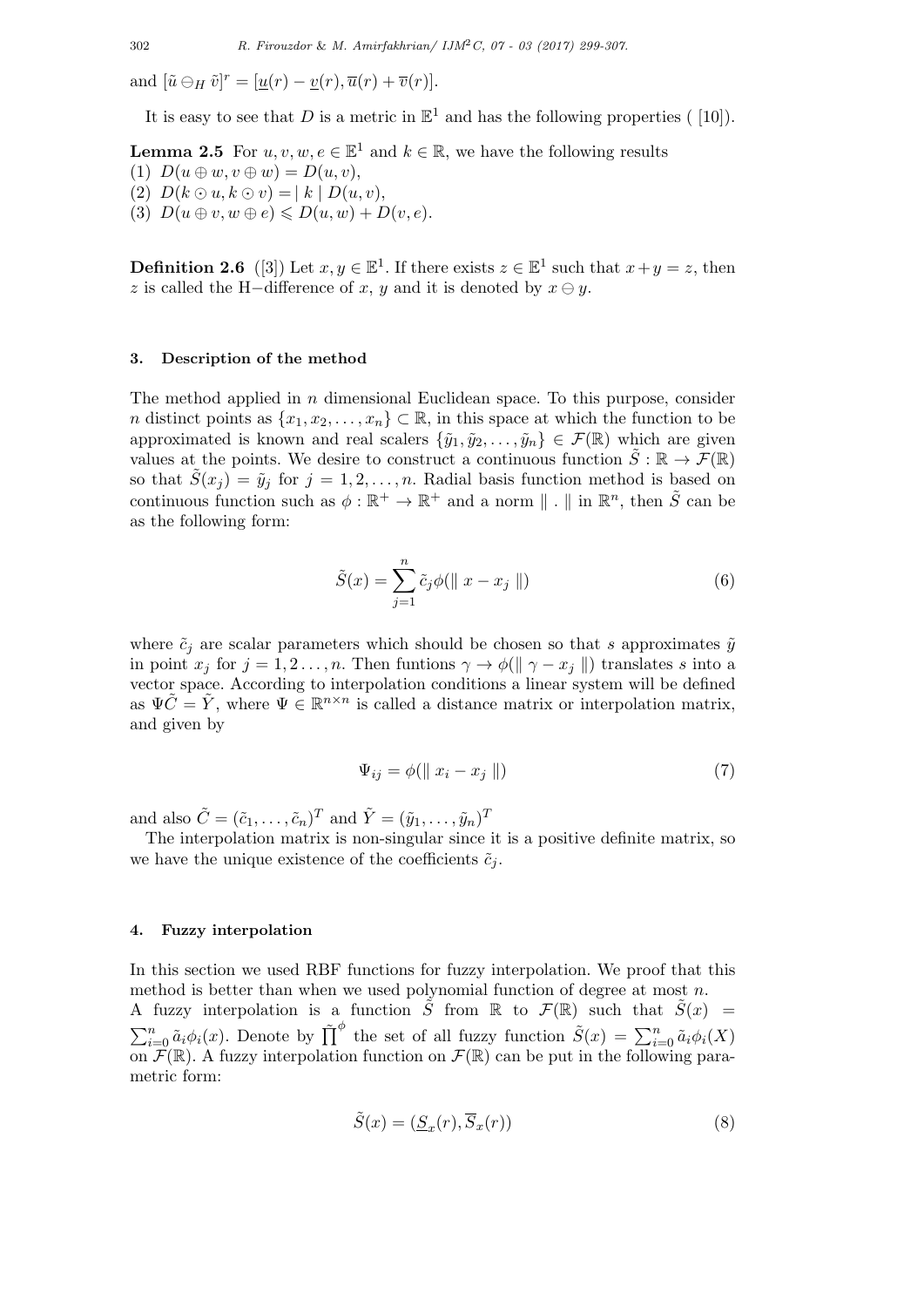where

$$
\begin{cases}\n\frac{S_x(r)}{\sum\limits_{\phi_i(x)\geq 0} a_i(r)\phi_i(x)} + \sum\limits_{\phi_i(x)<0} \overline{a_i}(r)\phi_i(x) \\
\overline{S}_x(r) = \sum\limits_{\phi_i(x)\geq 0} \overline{a_i}(r)\phi_i(x) + \sum\limits_{\phi_i(x)<0} \underline{a_i}(r)\phi_i(x)\n\end{cases}
$$
\n(9)

for  $0 \leqslant r \leqslant 0$ . But we know  $\phi_i(x) \geq 0$  for all  $x \in \mathbb{R}$ . So we have

$$
\begin{cases}\n\underline{S}_x(r) = \sum_{i=1}^n \underline{a_i}(r)\phi_i(x) \\
\overline{S}_x(r) = \sum_{i=1}^n \overline{a_i}(r)\phi_i(x)\n\end{cases}
$$
\n(10)

for  $0 \leqslant r \leqslant 1$ .

Let  $X = \{x_1, x_2, ..., x_n\}$  and  $0 \le r \le 1$  for (10) so we have

$$
\big(\underline{v}_{x_1}(r),\ldots,\underline{v}_{x_n}(r),\overline{v}_{x_1}(r),\ldots,\overline{v}_{x_n}(r)\big)^T
$$

 $=$ 

$$
\begin{pmatrix}\n\phi_1(x_1) \dots \phi_n(x_1) & 0 & \dots & 0 \\
\phi_1(x_2) \dots \phi_n(x_2) & 0 & \dots & 0 \\
\vdots & \vdots & \vdots & \ddots & \vdots \\
\phi_1(x_n) \dots \phi_n(x_n) & 0 & \dots & 0 \\
0 & \dots & 0 & \phi_1(x_1) \dots \phi_n(x_1) \\
0 & \dots & 0 & \phi_1(x_2) \dots \phi_n(x_2) \\
\vdots & \vdots & \vdots & \vdots & \vdots \\
0 & \dots & 0 & \phi_1(x_n) \dots \phi_n(x_n)\n\end{pmatrix}
$$
\n(11)

 $\times$ 

$$
\left(\underline{a_1}(r),\ldots,\underline{a_n}(r),\overline{a_1}(r),\ldots,\overline{a_n}(r)\right)^T
$$

Therefore we have two systems of equations  $\Psi \underline{C} = \underline{Y}$  and  $\Psi \overline{C} = \overline{Y},$  where

$$
\Psi = \begin{pmatrix} \phi_1(x_1) & \phi_2(x_1) & \dots & \phi_n(x_1) \\ \phi_1(x_2) & \phi_2(x_2) & \dots & \phi_n(x_2) \\ \vdots & \vdots & \ddots & \vdots \\ \phi_1(x_n) & \phi_2(x_n) & \dots & \phi_n(x_n) \end{pmatrix}
$$
(12)

is a nonsingular matrix. So instead of solving a system of  $2n \times 2n$  we solve two systems equations of  $n \times n$  with the same matrix coefficients.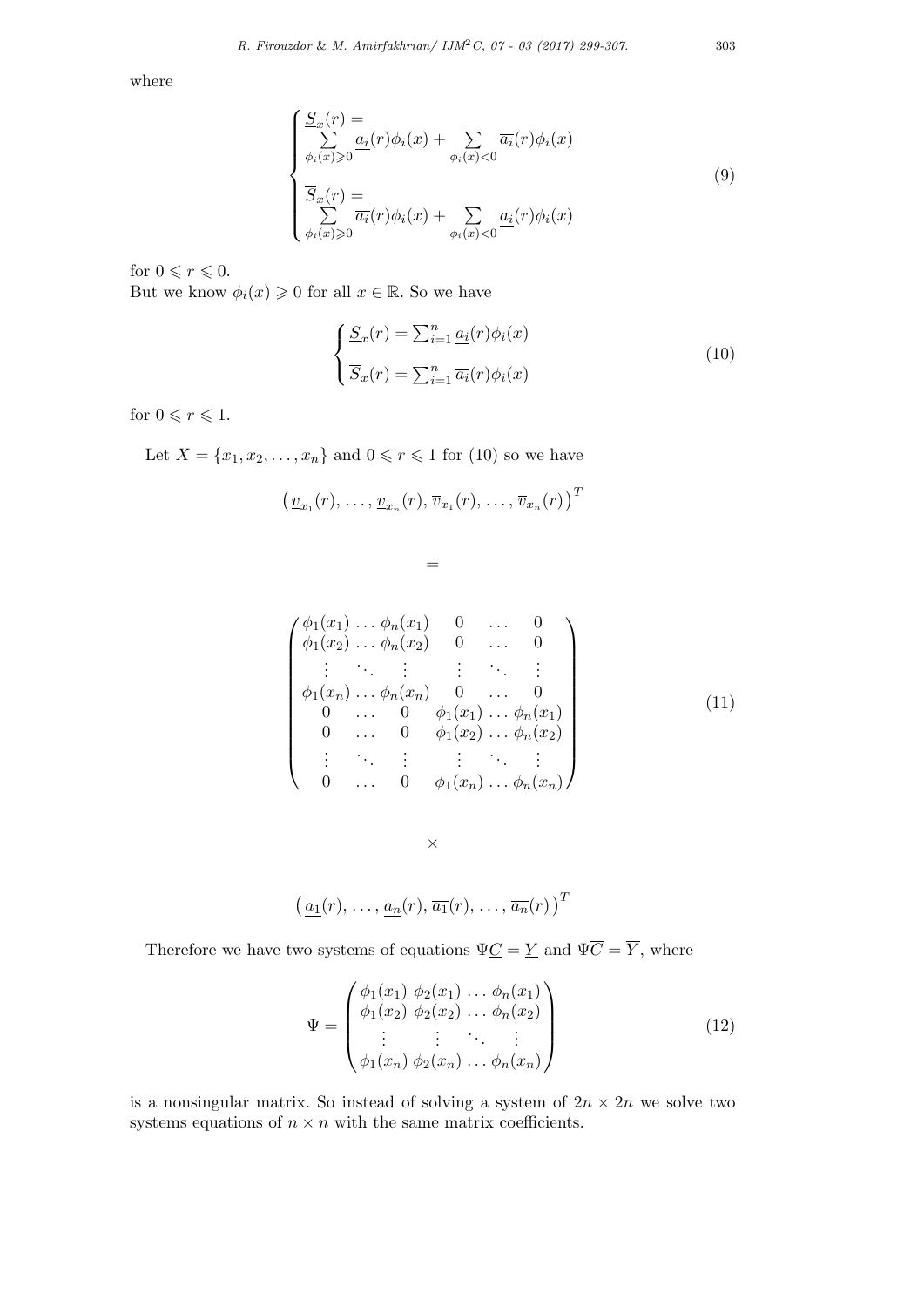## 5. Numerical examples

In this section we present some numerical examples.

**Example 5.1** Consider the following tabular function with  $n = 3$  points:

$$
\begin{array}{c}\n\overline{x} & \tilde{f}(x) \\
\hline\n3(r+2,4-r) \\
1 & (r,2-r) \\
2(r+1,3-r)\n\end{array}
$$

Figure 1 shows the value of the fuzzy function number in  $x_1$  and its RBF approximation. Figure 2 shows the errors of this approximation in  $x_1$ . Figure 3 shows RBF approximation over an interval  $x \in [0,6]$  and  $r \in [0,1]$ .



Figure 1. Fuzzy number for  $x_1$  in tabular function and RBF approximation.



Figure 2. Under and over error of Fuzzy number for  $x_1$  in tabular function and RBF approximation.



Figure 3. RBF approximation for interval of x and  $r \in [0,1]$ .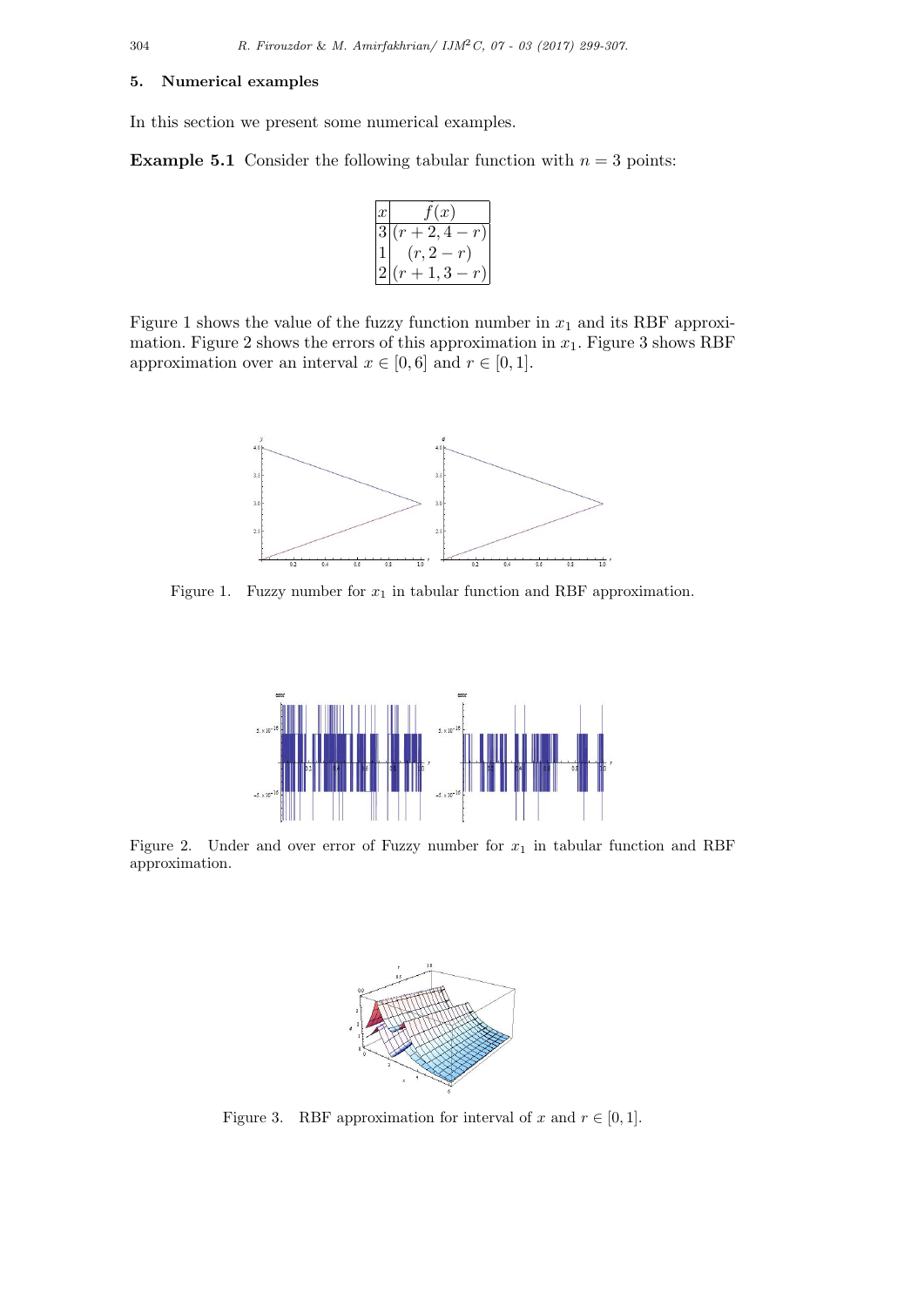**Example 5.2** Consider the following tabular function with  $n = 6$  points:

```
\bar{x} \tilde{f}(x)0 | (1 + r, 3 - r)r, 4 - r2 (r, 2-r)3(3 + r, 5 - r)4|(4+r,6-r)5|(3 + r, 5 - r)
```
Figure 4 shows the value of the fuzzy function number in  $x_3$  and its RBF approximation. Figure 5 shows the errors of this approximation in  $x_3$ . Figure 6 shows RBF approximation over an interval  $x \in [0,6]$  and  $r \in [0,1]$ .



Figure 4. Fuzzy number for  $x_3$  in tabular function and RBF approximation.



Figure 5. Under and over error of Fuzzy number for  $x_3$  in tabular function and RBF approximation.



Figure 6. RBF approximation for interval of x and  $r \in [0,1]$ .

**Example 5.3** In this example we consider  $n = 10$  points and used continuous fuzzy function  $\tilde{k} \sin(x)$  in interval  $[0, \frac{\pi}{5}]$  $\frac{\pi}{5}$ . There  $\tilde{k} = (r, 2-r)$  and  $x_i = i \times \frac{\pi}{5i}$  $rac{\pi}{5n}$  for  $i = 1, 2, \ldots, n$ .

Figure 7 shows the fuzzy number for  $x_3 = \frac{\pi}{25}$  in tabular function and RBF approximation of  $x_3$ . Figure 8 shows the error of fuzzy number for  $x_3 = \frac{\pi}{25}$  and RBF approximation for interval of x fuzzy function by  $r \in [0,1]$ . Figure  $\overline{9}$  shows the error fuzzy number for  $x = \frac{\pi}{20}$  that isn't in tabular function points and 3D error for  $x \in [0, \frac{\pi}{5}]$  $\frac{\pi}{5}$  and  $r \in [0, 1]$ .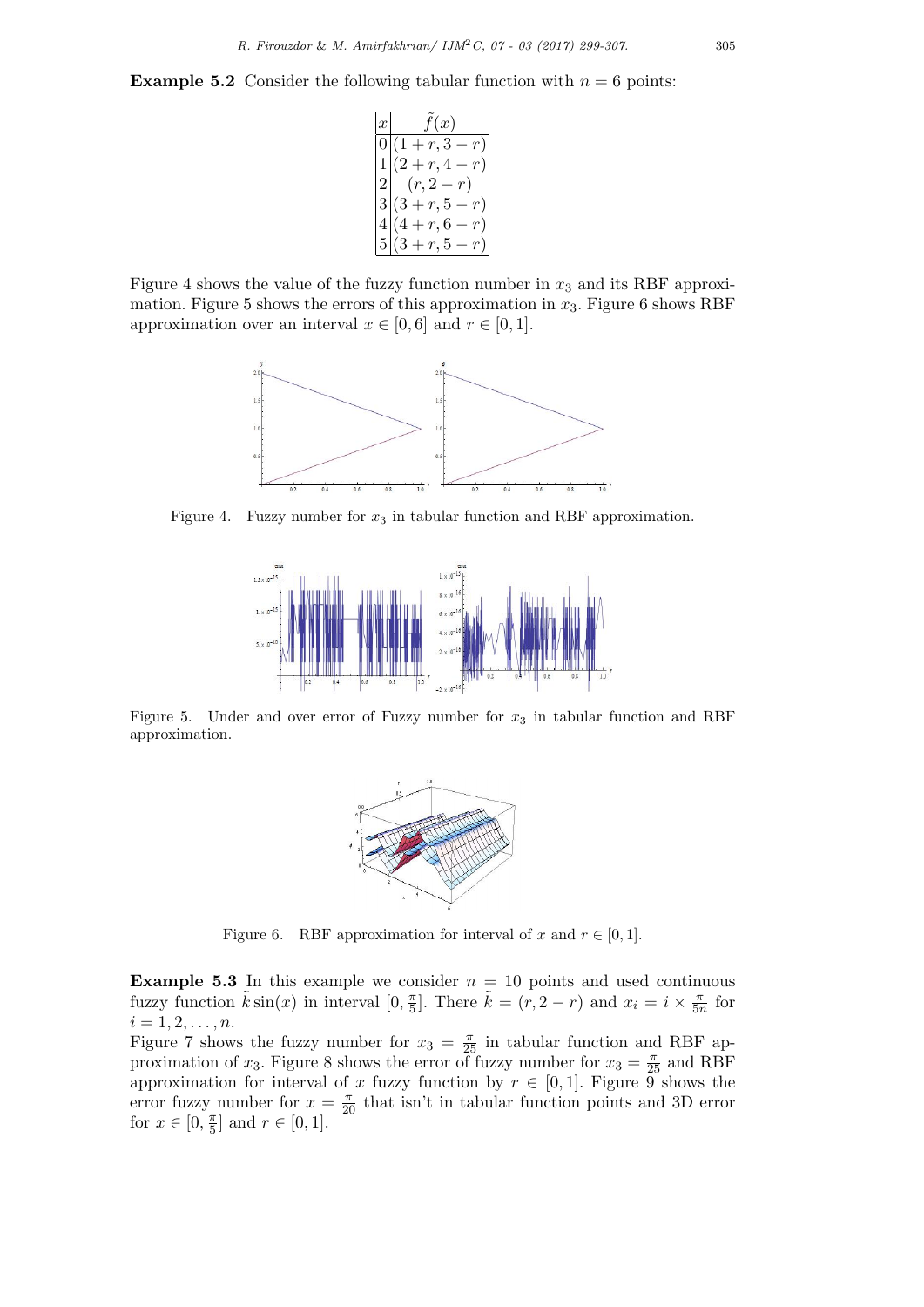

Figure 7. Fuzzy number for  $x_3 = \frac{\pi}{25}$  in tabular function and RBF approximation.



Figure 8. Error of fuzzy number for  $x_3 = \frac{\pi}{25}$  and RBF approximation for interval of x and  $r \in [0,1]$ .



Figure 9. Error fuzzy number for  $x = \frac{\pi}{20}$  that isn't in tabular function points and 3D error for  $x \in [0, \frac{\pi}{5}]$  and  $r \in [0, 1]$ .

**Example 5.4** In this example we let  $n = 10$  points and used continuous fuzzy function  $\tilde{k} \exp(x)$  in interval [0, 0.1]. There  $\tilde{k} = (r, 2 - r)$  and  $x_i = i \times \frac{0.1}{n}$  $\frac{1}{n}$  for  $i = 1, 2, \ldots, n$ .

Figure 10 shows the fuzzy number for  $x_5 = 0.04$  in tabular function and RBF approximation of  $x_5$ . Figure 11 shows the error of fuzzy number for  $x_5 = 0.04$  and RBF approximation for interval of x fuzzy function by  $r \in [0, 1]$ . Figure 12 shows the error fuzzy number for  $x = 0.055$  that isn't in tabular function points and 3D error for  $x \in [0, \frac{\pi}{5}]$  $\frac{\pi}{5}$  and  $r \in [0, 1]$ .

Finally we show the maximum errors of examples in Table 2.

| Example   | Maximum error in          | Maximum error in       |
|-----------|---------------------------|------------------------|
|           | table points              | interval approximation |
| Example 1 | $8.88178 \times 10^{-16}$ |                        |
| Example 2 | $4.44089 \times 10^{-16}$ |                        |
| Example 3 | 0.292323                  | 0.549779               |
| Example 4 | 0.0471799                 | 0.183151               |

Table 2. Maximum errors of examples.